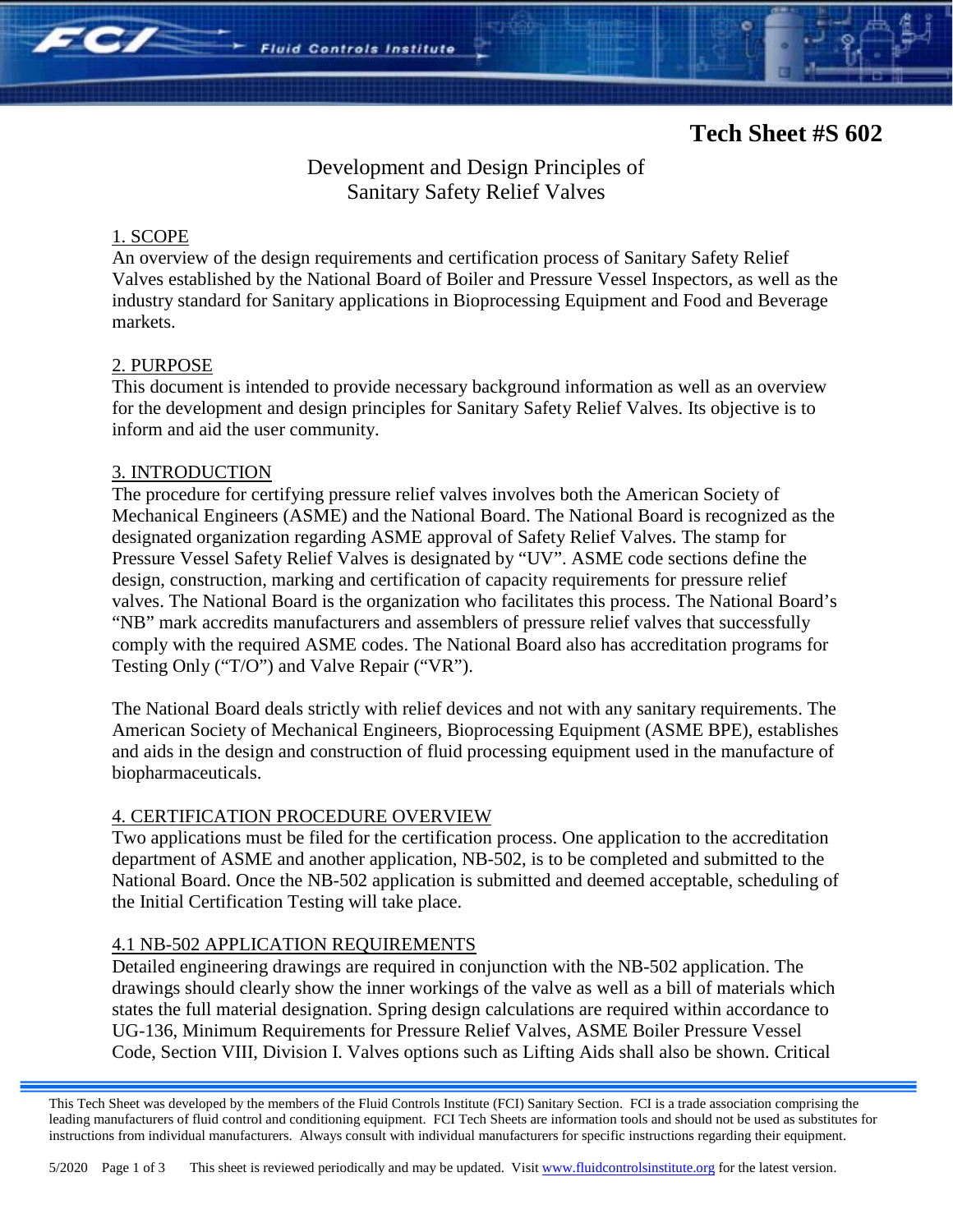# **Tech Sheet #S 602**

path parts and/or components shall be submitted with their respective manufacturing drawing (fully dimensioned).

#### 4.2 CERTIFICATION TESTING FOR MANUFACTUERES

Certification testing will take place at the National Board Testing Laboratory or at an alternative laboratory accepted by the National Board. The testing is performed to verify proper valve function and to establish the rating factor which is used to determine the certified capacity of the valve.

#### 4.3 NATIONAL BOARD FACILITY REVIEW

 $FC/$ 

For post certification testing, applicants must schedule a visit by a National Board representative to audit the applicant's facilities. This shop audit is intended to review the written description of the quality system manual and to verify implementation. Prior to the shop audit, the National Board will request certain valves and valve options that fall within your NB-502 application. During the audit, the National Board will witness assembly and setting of the valves to specified set pressures. These valve samples will then be re-tested at a National Board Testing Laboratory to verify they meet or exceed their respective flow ratings that were established during the certification testing.

#### 4.4 CERTIFICATIONS AND CERTIFICATES

Once the above steps have been completed and accepted, the National Board will advise ASME and recommend issuance of the relevant code stamp. In concurrence, the National Board will post capacity certification(s) in the National Board Publication, Pressure Relief Device Certifications, NB-18 and grant permission to use the "NB" mark.

#### 5. SANITARY DESIGN CONSIDERATIONS AND RECOMMENDATIONS

Designing a safety relief valve that will be used on a clean service application requires certain design features such as eliminating traps for bacteria and contamination. To achieve this, ensure that internal components are crevice-free and self-draining. Parts that are difficult to clean should be protected by an elastomer bellows to avoid further contamination and corrosion. Elastomers that will be exposed to process shall be FDA and USP Class VI compliant.

All metal parts and components should be constructed of a highly corrosive resistant material such as ASME SA-479 Type 316 or 316L. Surfaces that are always in contact with media shall be designed within accordance to Part SD and their respective surface finishes shall be compliant with Part SF of the ASME BPE standard. Surfaces that are in contact with media only during a valve lifting operation or in the event of the valve opening due to a system over-pressurization, shall have part surface finishes in compliance with Part SF of the ASME BPE code.

It is recommended to offer a lifting aid option for relief valves. A lifting aid overcomes the force of the spring acting on the seat to open the valve. This can be done manually or pneumatically. Use of the lifting aid is usually required during clean in place (CIP) or steam in place (SIP) processes.

This Tech Sheet was developed by the members of the Fluid Controls Institute (FCI) Sanitary Section. FCI is a trade association comprising the leading manufacturers of fluid control and conditioning equipment. FCI Tech Sheets are information tools and should not be used as substitutes for instructions from individual manufacturers. Always consult with individual manufacturers for specific instructions regarding their equipment.